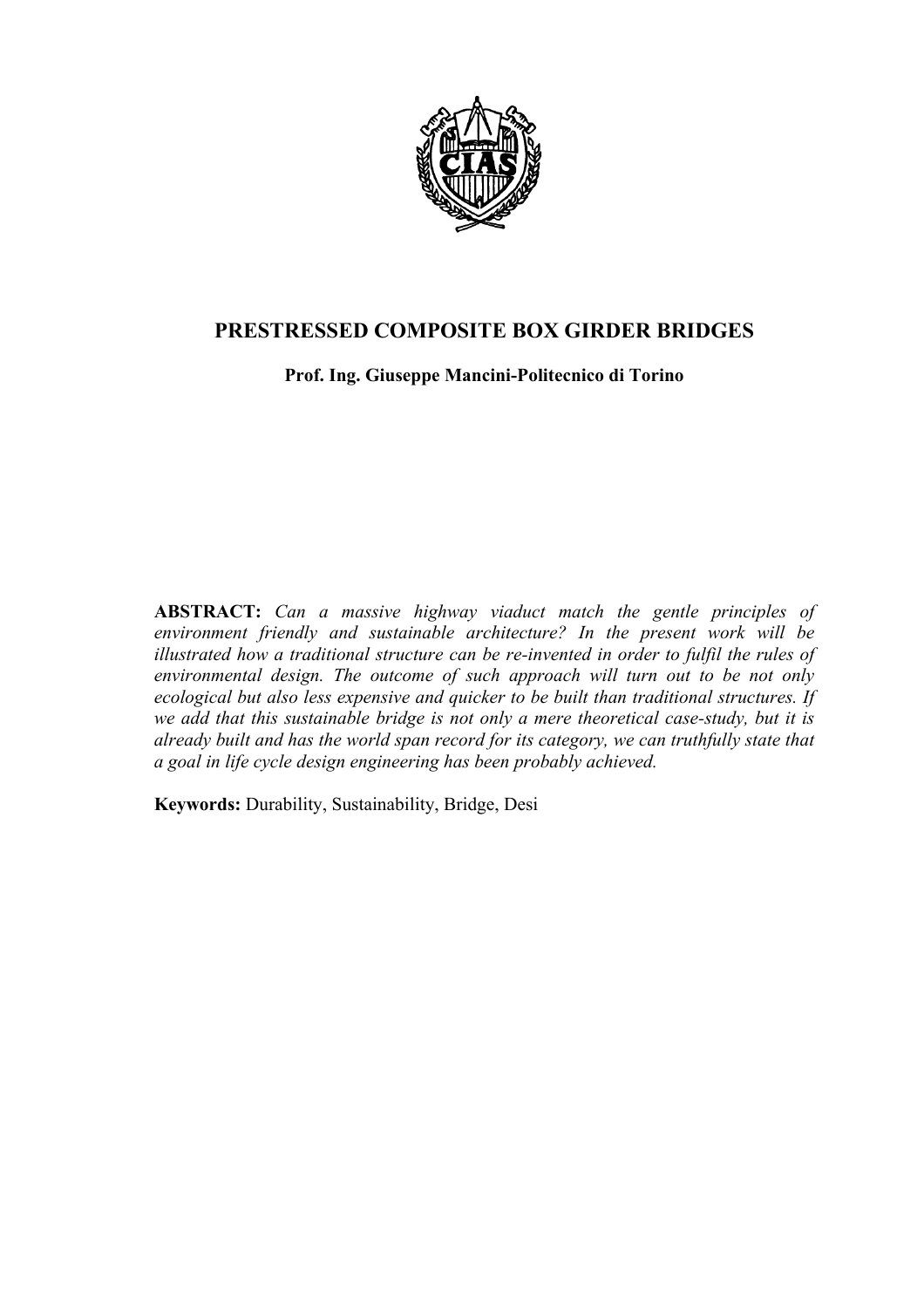# **INTRODUCTION**

For about twenty centuries constructions have been inspired to the Marcus Vitruvius Pollio, a Roman soldier, requirements: *Firmitas*, *Utilitas*, *Venustas*. Such requirements today may be translated as Robustness and Safety (*Firmitas*), Serviceability and Functionality (*Utilitas*), Elegance and Beauty (*Venustas*).

On the other hand, it has to be recognised that during the past two decades those requirements have been integrated in a more general concept, generally named "Sustainability". According to the Brundtland Report [1], sustainable development is defined as "the development that meets the needs of the present without compromising the ability of future generations to meet their own needs".

It can be appreciated that the construction process has recently been substantially influenced by sustainability concept, as envisaged in *fib* Bulletin 28 [2], in which the transformation from the old traditional construction process to the new sustainable approach is clearly pointed out (figure 1). That figure clearly shows to which extension environmental issues, cultural and social aspects and economic constraints are able to influence the basic approach to construction process.



Figure 1 Transformation from traditional construction process to sustainable one.

The fulfilment of sustainability implies a complete life-cycle assessment (LCA), which takes into account the environmental aspects and potential impacts associated with the existence of a product within the whole life cycle, with the goal of minimizing the negative environmental impact.

Referring for instance to concrete structures, a full consideration of all the life phases of concrete product is required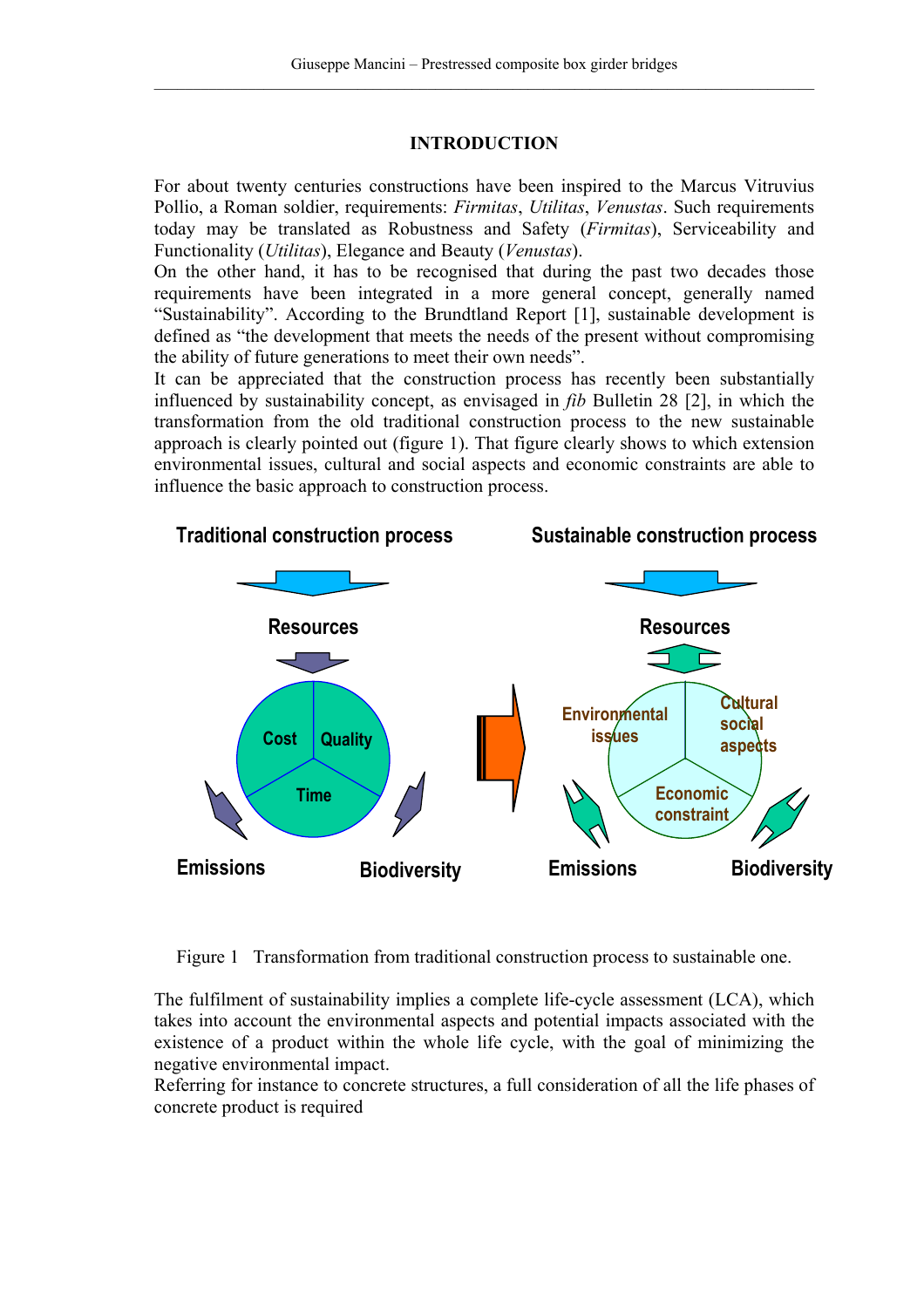- Raw material acquisition: mining of aggregates, mining of stones for cement production, energy sources and energy production, water supply;
- Realization: production of concrete and concrete elements, design, construction;
- Utilization: use, maintenance, repair, renovation;
- Service life end: demolition, re-use, recycling, disposal, landfill.

The potential chance to influence the degree of environmental impact (Ei) throughout the whole life cycle of a concrete structure cannot be univocally defined, but a general international consensus has been reached on the qualitative subdivision pictured in *fib* Bulletin 28 (figure 2): as clearly shown by that figure, the main role on the reduction of environmental impact is played by:

- Conceptual design
- Technology concept
- Use/maintenance/repair
- Recycling

Finally, from the above considerations, it clearly appears that the sustainability approach requires a typical engineering method: learning from the past experience with the aim to avoid spending the resources, in the future, essentially in repairing the effect of the errors done in the past.



Figure 2 Life cycle phases of concrete structure (from *fib* Bulletin 28).

If now we focalize on bridges, we must recognise that durability aspects play a very important role. In fact, the present and the near future foresees for such structures:

- About 60% of investments in repair, strengthening and upgrading of existing infrastructures;
- About 40% of investments in construction of new bridges.

The errors made in the past should be avoided in both cases, analysing in detail the sustainability of any kind of intervention.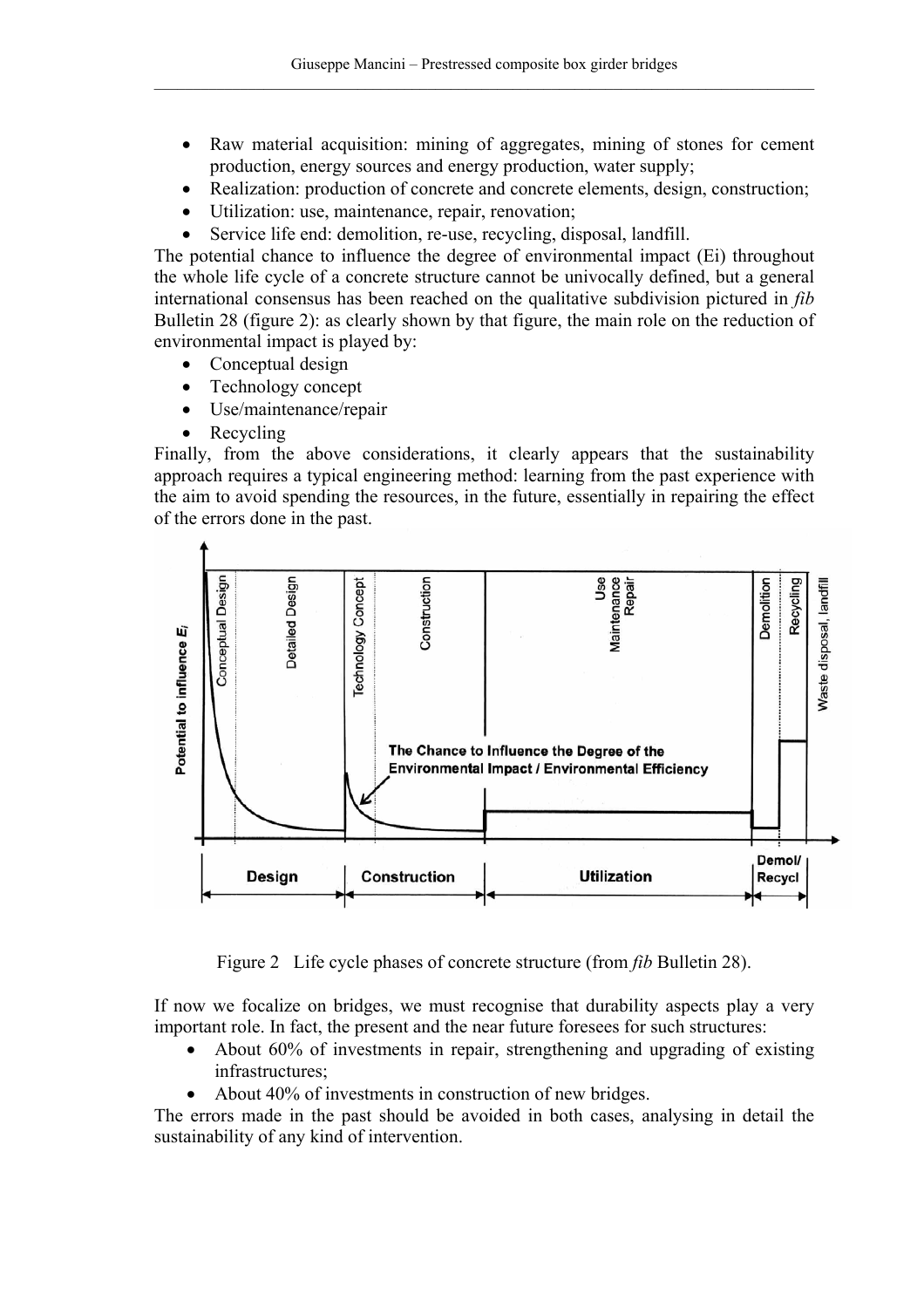A recent construction in the bridge field will be presented in detail. It is essentially inspired to the sustainability and, in particular, to the durability, today conceived as a fundamental requirement that must, as far as possible, be satisfied. In particular, the future design should consider as main step the "design for durability", in strict relation to structural service life, and then the verification of safety, serviceability and functionality.

### **COMPOSITE BOX GIRDER BRIDGE**

The construction technique of composite steel concrete bridges has recently received a new impulse by the use of external prestressing in the static scheme of continuous beam. This new conception of box-shaped deck bridge has turned out to be very interesting, because the use of steel is restricted only to the webs and both top and bottom slabs are realised in concrete. From a conceptual point of view, the compression stresses are essentially carried by concrete and the use of prestressing may lead to nil or very small tensile stresses in serviceability conditions (frequent combination). In addition, the extensive use of external prestressing enhances the durability and sustainability features of the bridge. In fact, it is possible to very easily inspect its conservation in time, and to substitute, without substantial limitation to operability, the tendons that eventually showed some kind of damage during the service life.

France, Germany and Japan can number several bridges of this kind, generally conceived using corrugated webs, to avoid stiffeners for the steel plates and to reduce the amount of prestressing that may migrate from concrete to steel.

The first application of such typology of deck in Italy is the Roccaprebalza Viaduct located along the Parma-La Spezia highway, which established the world record for the entity of typical span (120m) in the field of composite continuous beams with stiffened plated webs.

The viaduct has a total length of 624m realised with a counterweight (30m), four spans of 120m, one span of 71.4m and a final isostatic span of 42.6m. The reason for this last isostatic beam is the expectation of a landslip of some millimetres per year in correspondence of the last pier. The deck continuity has then been interrupted, and multi-directional bearings have been used on such pier, integrated by adjustable transversal restraint under continuous monitoring.

Figure 3 pictures the planimetric shape of the viaduct, whereas figure 4 shows the transverse sections of the deck on the piers and at mid-span. It can be easily seen that the planimetric layout is very complex due to the presence of a minimum radius of curvature of only 400m. The piers have also a high variation in depth, from a minimum of 13.15m (P5) to a maximum of 82.07m (P2).

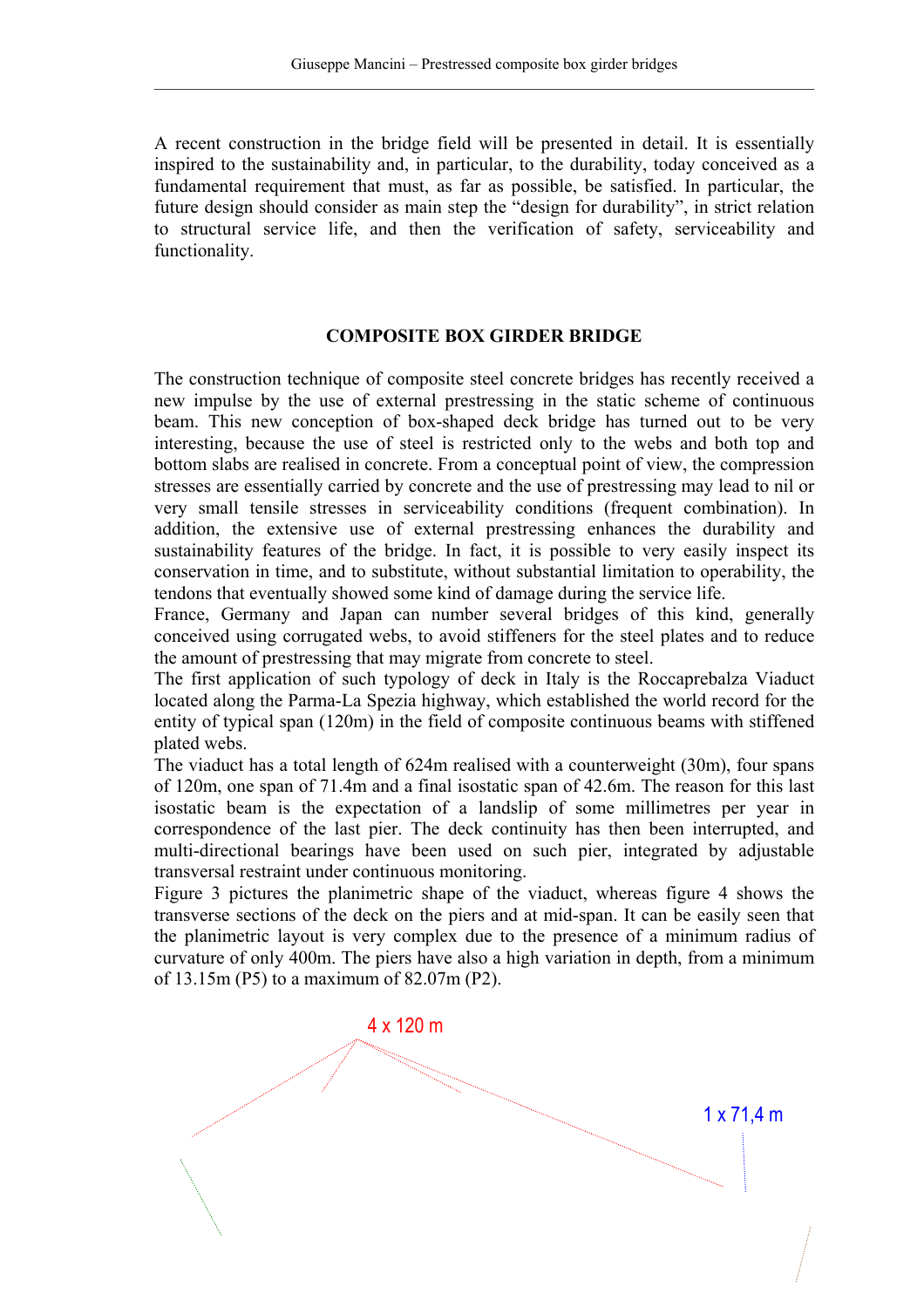

Figure 3 Viaduct planimetric shape

The conceptual design of the bridge considered the following possible solutions:

- Segmental construction with match cast joints and use of launching girder for the assembly, as it was practically impossible to supply segments of about 100t weight from the bottom of the valley.
- Classical cantilever with cast in situ segments and mixed prestressing: internal for construction phases, external for continuity tendons.
- Classical cantilever with composite deck and mixed prestressing: internal for construction phases, external for continuity tendons.

The first solution was abandoned due to the very high cost of the launching girder, which needed a vertical hinge because of the ratio between span and horizontal curvature radius.

The second solution was also discarded due to the long construction time that it would have required. In fact, only a couple of scaffolding resulted to be compatible with the total cost of the bridge.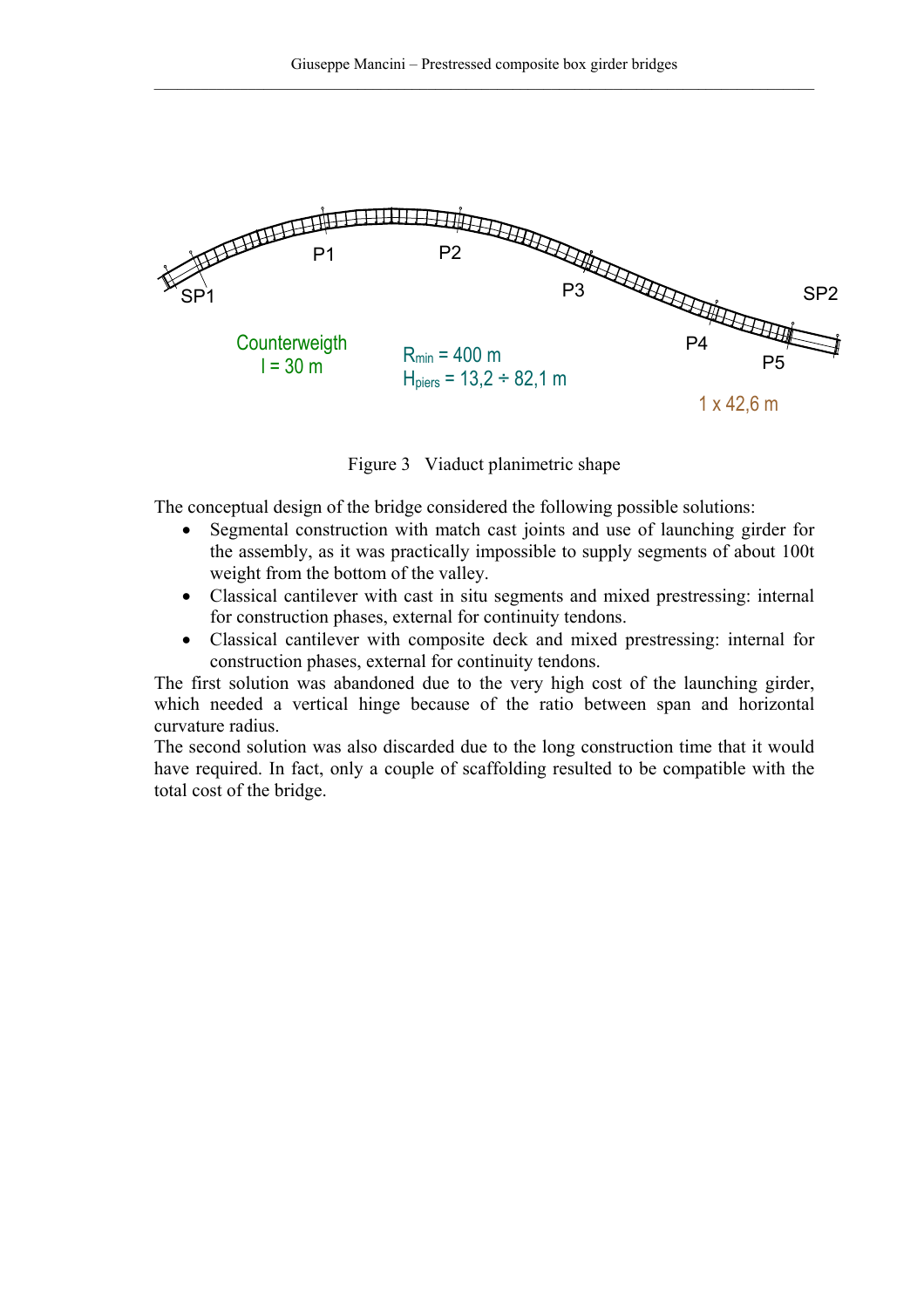

Figure 4 Transverse sections on the pier and at mid-span

The third solution was chosen both to reduce the execution time and to eliminate the cost of launching girder. In fact, as explained below, the assembling of the bridge required only a tower crane already used for the construction of the piers.

#### **Construction procedure**

The construction sequence includes the following main steps:

• Positioning of the steel box of the pier segment, which is used as formwork for the following concreting of the diaphragm able both to transfer the torsion to the bearings and to anchor the cantilever to the pier by means of vertical prestressing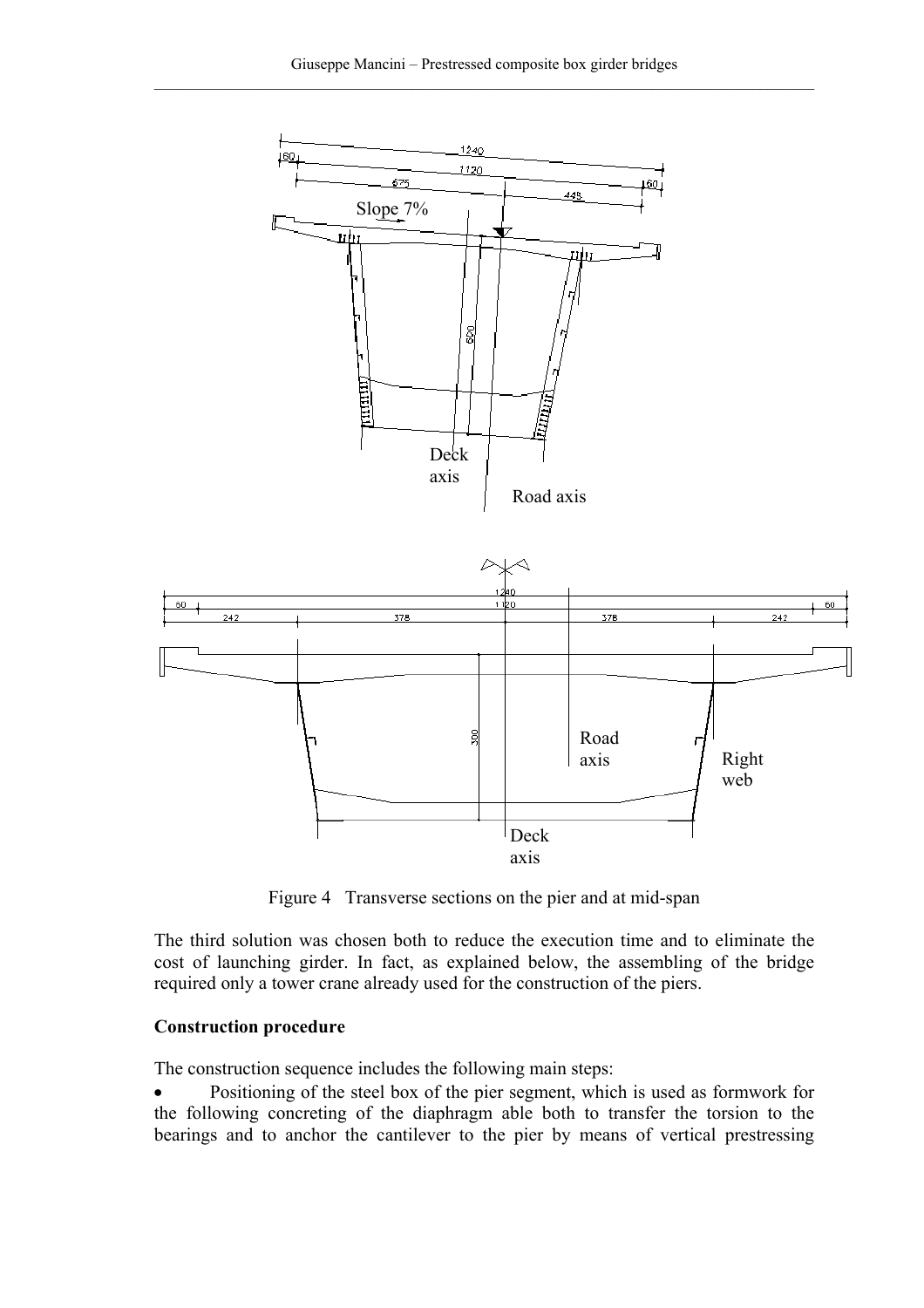tendons. The latter aspect is very important during construction from the robustness point of view, as, if a segment fell down, the cantilever should keep its overall equilibrium as a rigid body on the pier. Figure 5 and 6 respectively show the pier segment ready for the assembling and its positioning on the top of the pier.



Figure 5 Pier segment ready to be assembled



Figure 6 Pier segment assembled on the pier

• Assembling by bolts of the webs of the following segments on both sides and their adjustment and stiffening by means of temporary steel ties, which are removed after the casting of the top slab.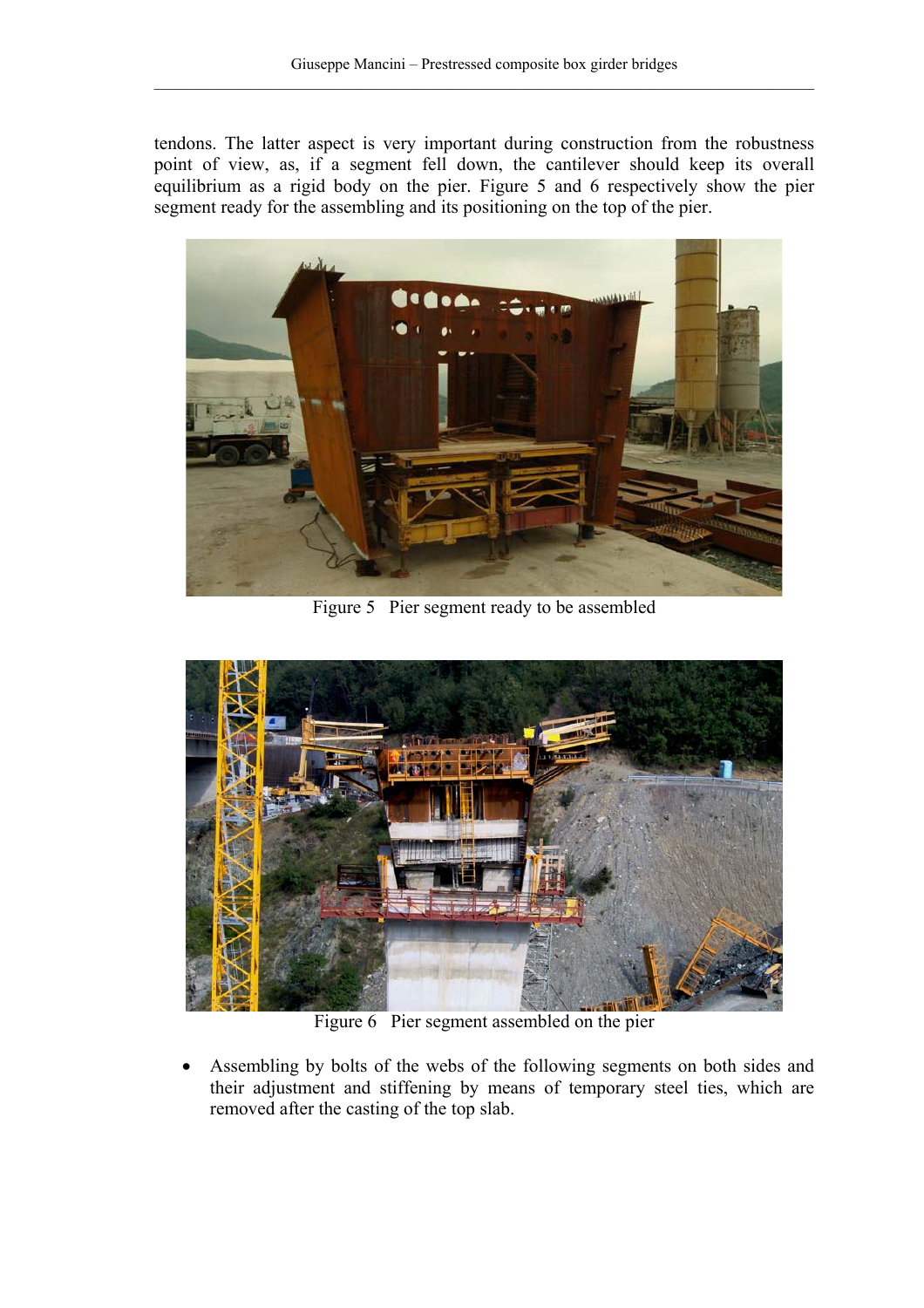- Positioning of precast slabs of 60 mm thickness, stiffened by steel lattice, on the bottom flange of the steel webs. These slabs are used as formwork for the casting of the bottom concrete chord.
- Once the bottom chord is hardened, assembling of the scaffolding and formwork for casting the top slab, whose internal region lies on a scaffolding directly supported by the bottom slab, while the scaffolding of the external ones is tied to the webs by means of cross bolts. Figure 7 shows the bottom chord of the midspan segment and the scaffolding and formwork of the top slab that is just cast.



Figure 7 Bottom and top chords with formwork and scaffolding

Insertion of internal tendons, anchored on the pier segment of the hammers and their tensioning. In the case considered special precast blocks have been realised for the anchorage of prestressing tendons.



Figure 8 Precast anchorage blocks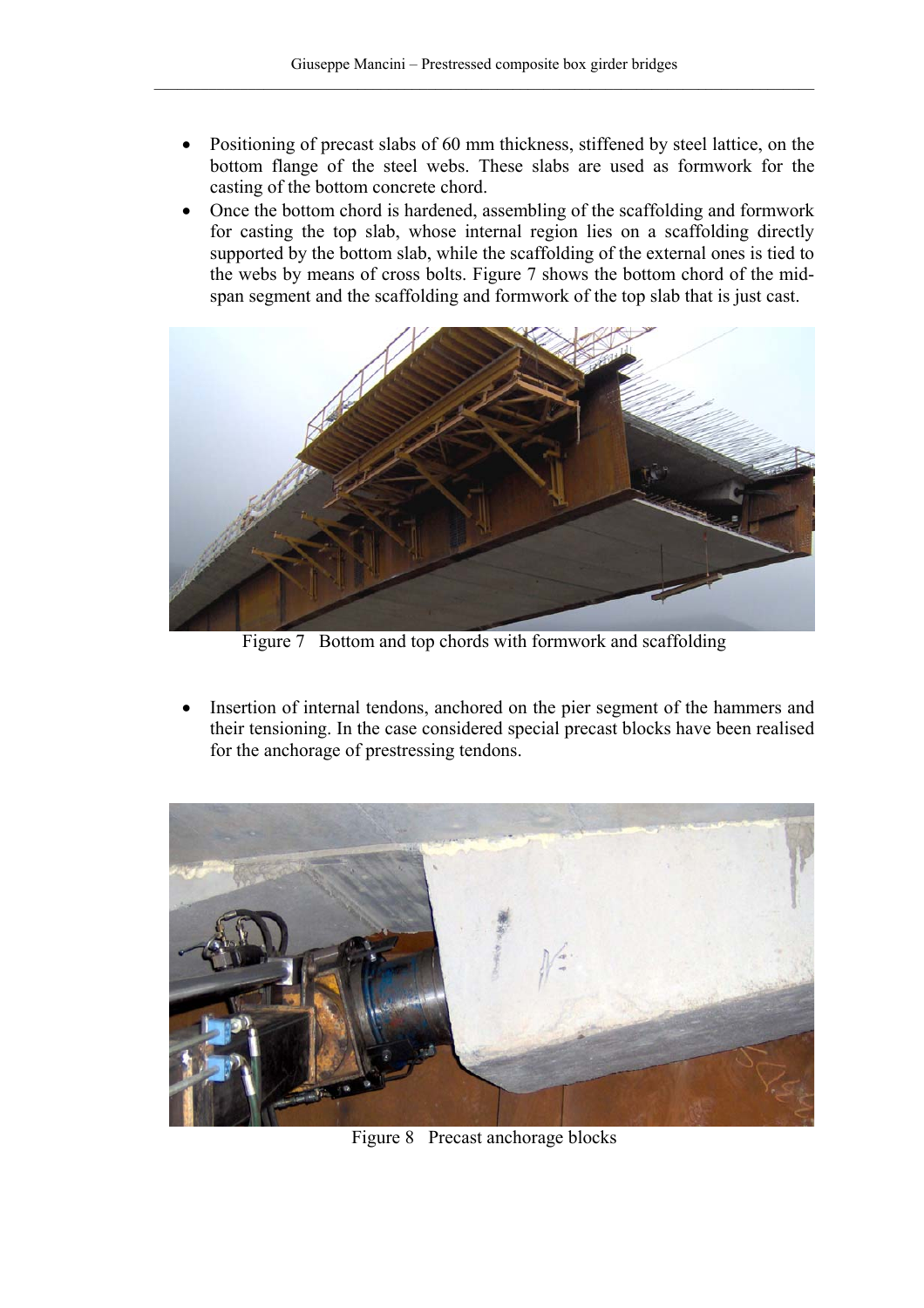They have been inserted in the formwork before the casting and designed using the indented construction joints model according to EN 1992-1-1 [3] and EN 1992-2 [4] (see figure 8).

• The procedure illustrated in the previous points is repeated for all the following segments, working in parallel on different piers in order to build several hammers at the same time (figure 9). At the end the completed cantilevers result to be built (figure 10).



Figure 9 Parallel construction of several hammers



Figure 10 Completed cantilever spanning 60m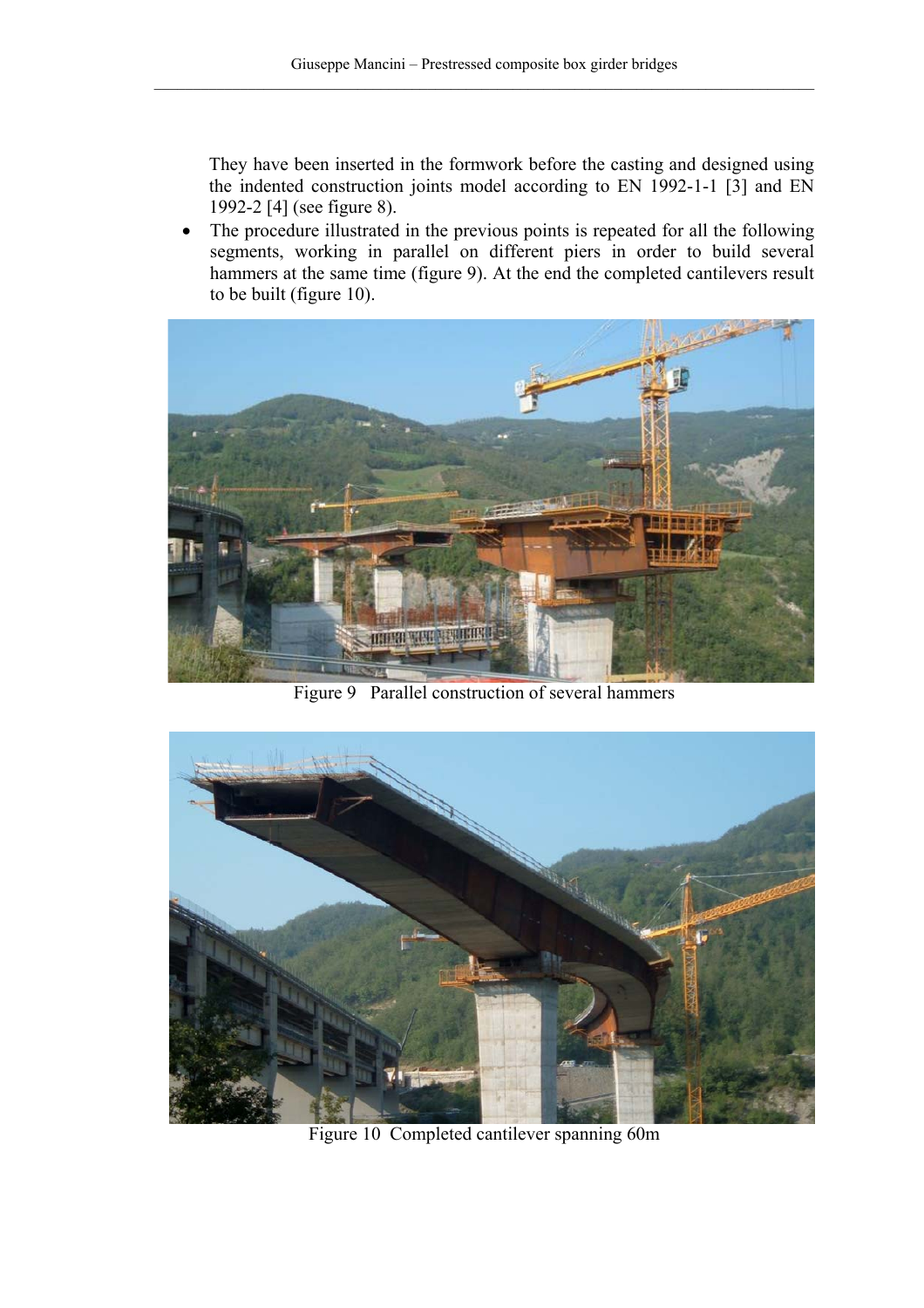When two adjacent cantilevers are completed, a complex step is their planimetricaltimetric adjustment. During construction all the structure is supported on the pier by means of a system of hydraulic jacks, so that, at the end, it is possible to recover the positioning errors by moving the hammer as a rigid body before the casting of actual bearing connections. Then the two cantilevers are mutually connected by ties, and the final steel joint and the last casting are realised (figure 11).



Figure 11 Final connection between adjacent cantilevers

We should also remember that, during construction, internal stiffeners (truss beams) and deviators are assembled inside the segments, as respectively shown in figure 12 and 13.



Figure 12 Internal stiffeners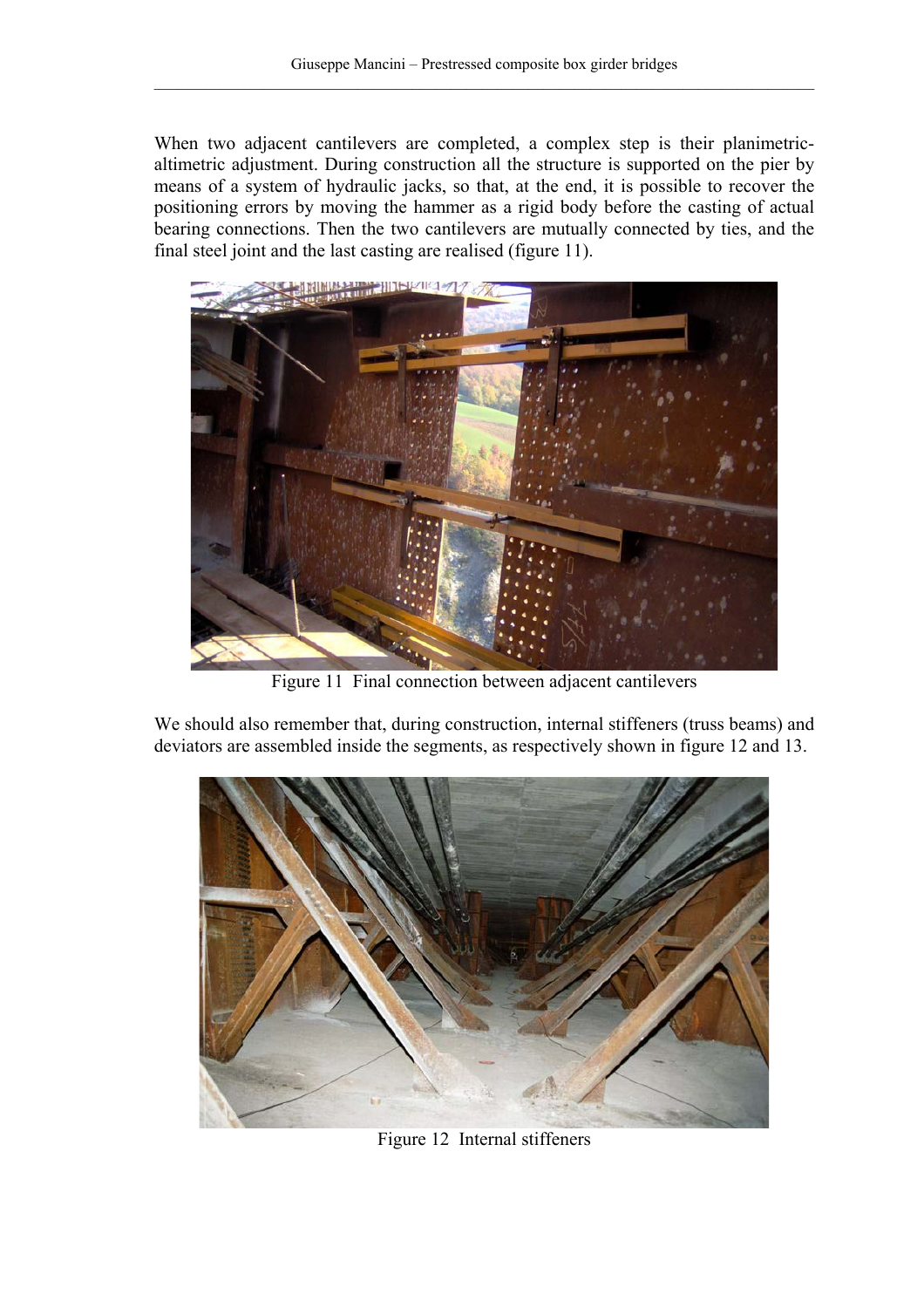

Figure 13 External tendons deviators

It is now possible to place the external tendons, anchored on the opposite sides of pier segments, following the layout pictured in figures 14 and 15, and to apply the 50% of the final prestressing force, after the connection of each couple of hammers.



Figure 14 Layout of external tendons



Figure 15 Internal view of external tendons near the pier segment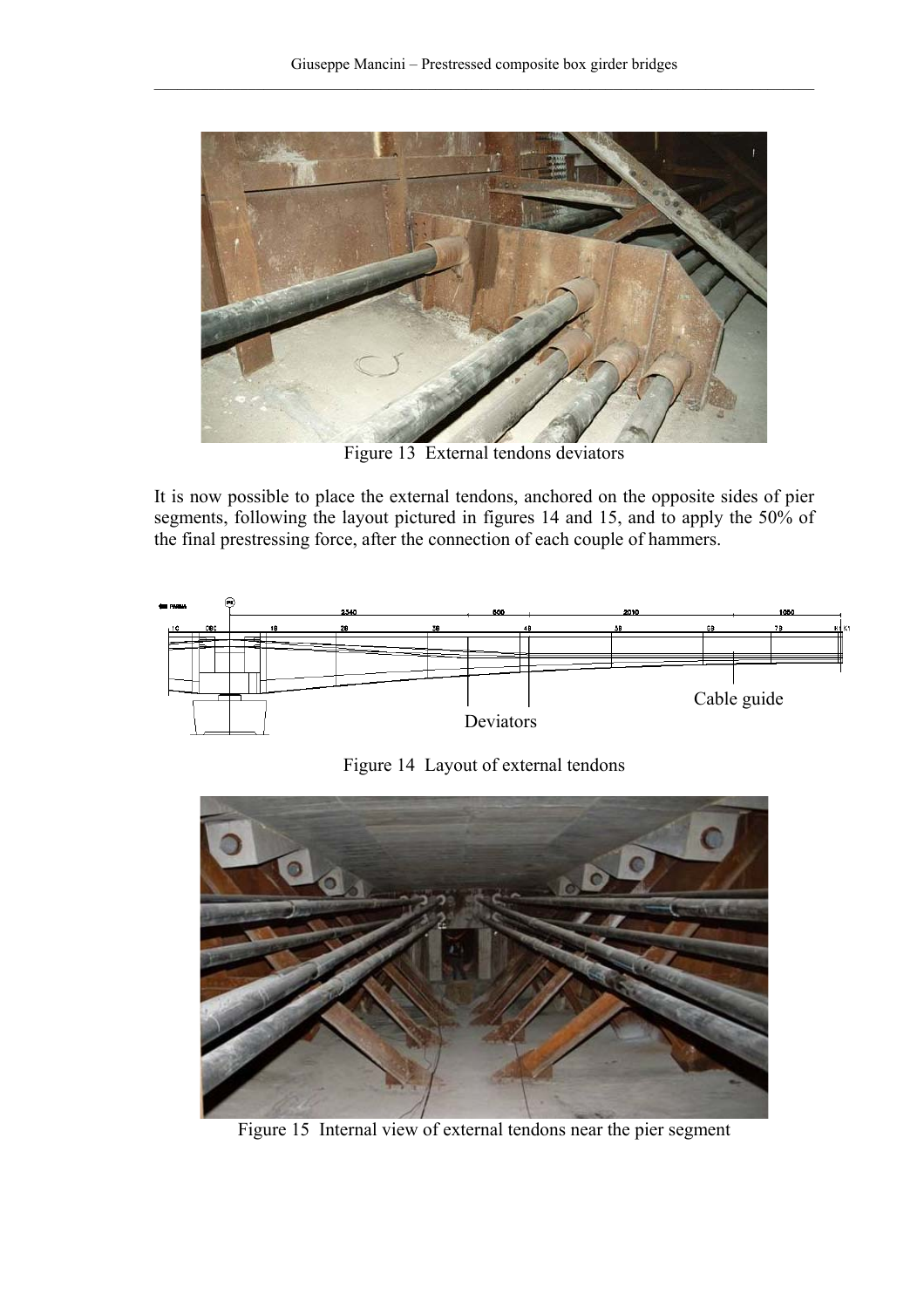The remaining 50% will be applied only on the final static scheme, as to say after the completion of the deck.

Finally, figures 16 and 17 show the completed bridge during two different steps of the final test performed using a number of loading trucks able to produce in the structure the stresses resulting from the characteristic combination of actions.



Figure 16 Completed bridge during the load test



Figure 17 View of the bridge during the load test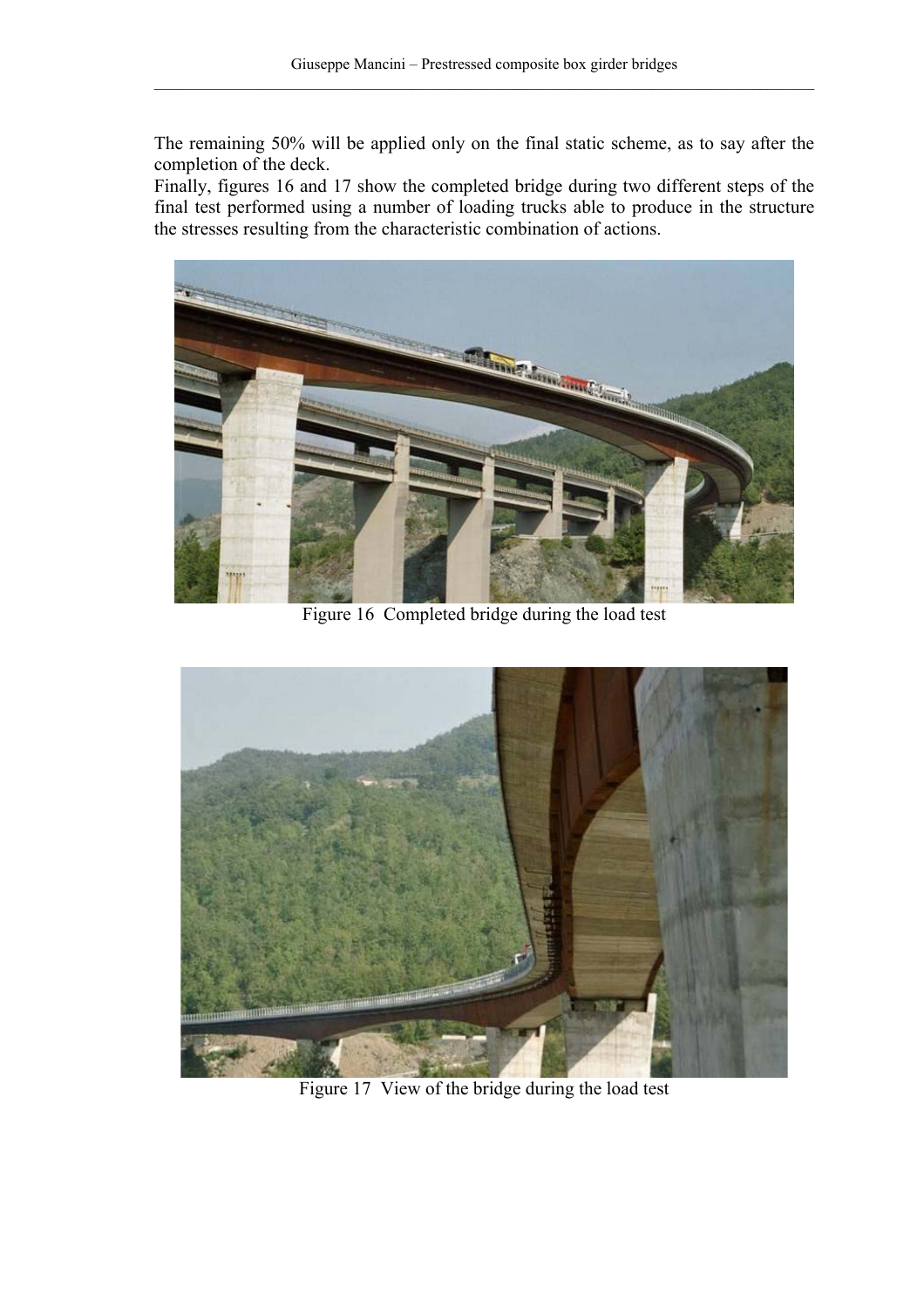## **Main aspects of design**

One of the most difficult design aspect is the definition of cumbering during construction in so that the final configuration is reached in serviceability conditions. It has to be underlined that the cumbering system is a function of the constructing sequence, which cannot be modified once the final cumbering has been chosen and calculated.

A second important aspect is the correct evaluation of the following possible errors that, if present, should be compensated:

- Geometrical errors in cutting the steel webs. They are generally very small, due to the accurate production technologies and consequent reduced tolerances.
- Geometrical errors in the thickness of the concrete slabs. They can be controlled with accuracy during construction, thus producing limited consequences.
- Scattering of shrinkage and creep parameters. Due to great uncertainties of these phenomena, their effects should be preliminarily investigated with sensitivity analyses able to explore their most unfavourable combination.

Just to give an idea of the cumbering importance, figure 18 shows the construction geometry of the hammer of pier P1. As it can be appreciated, on the left side, towards the counterweight, the extremity of the cantilever is 30.86 cm higher than the pier segment, whereas the opposite extremity is only 9.25 cm higher. This dissymmetry takes into account the assembling sequence of the hammer and the important effect, in terms of displacement, induced by the external prestressing, which is applied to the two cantilevers in different static schemes.



LONGITUDINAL POSITION ON THE DECK [m] Figure 18 Cumbering of hammer on pier P1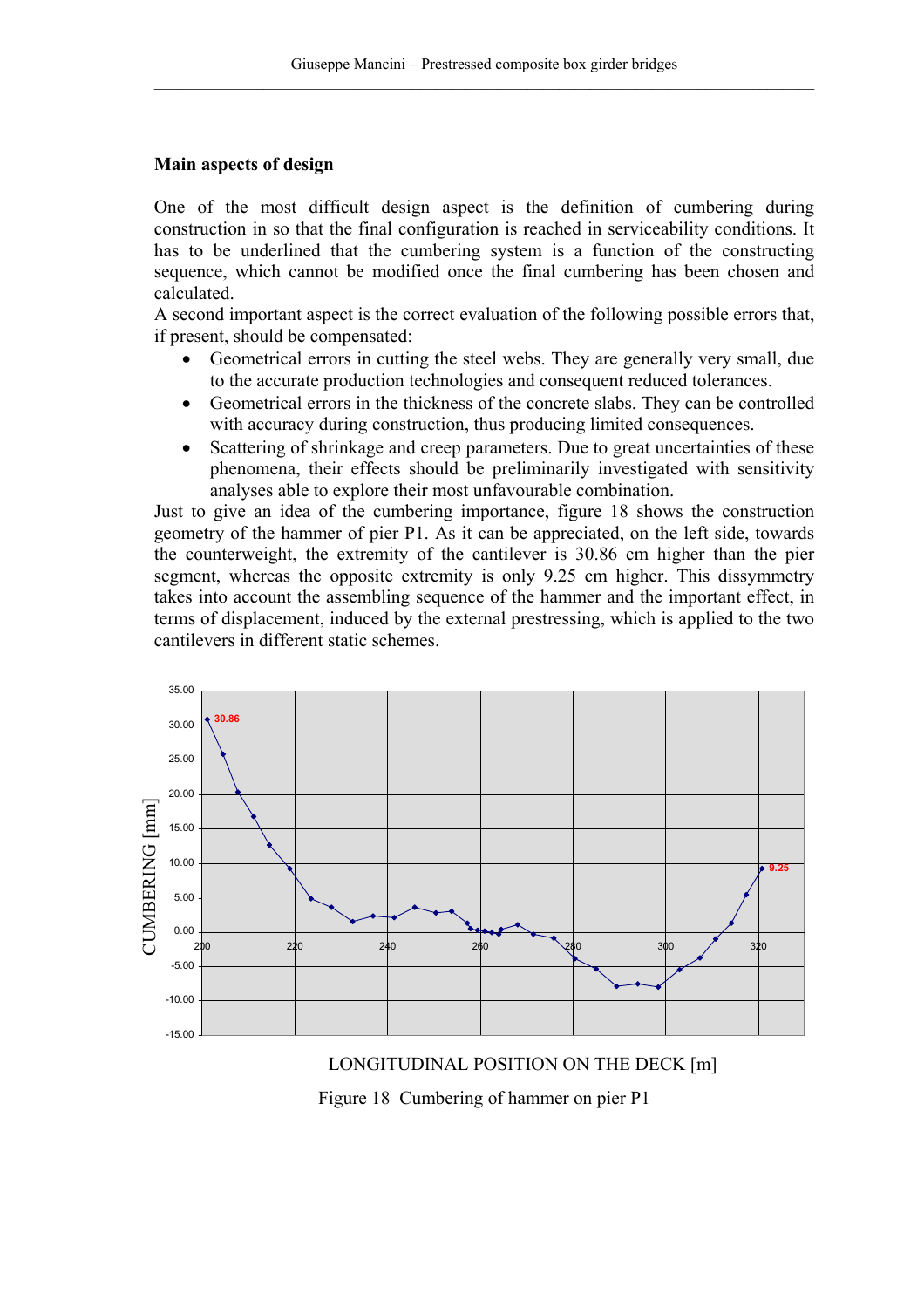In the case considered, the final result of such cumbering has been the necessity to correct the resulting profile with a medium increase of only 15mm paving thickness, which is fully acceptable considering the span and the planimetric geometry of the viaduct.

The redistribution of internal actions, both within the section and in the whole structure, due to the rheological behaviour of concrete, is another relevant aspect of design.

It is well known that, dealing with a composite structure, the principles of linear viscoelasticity cannot be used, and the general method for the evaluation of creep effects should be applied in agreement with EN1992-2. The fundamental equation used for the analysis of such effects is then:

$$
\varepsilon_c(t) = \frac{\sigma_0}{E_c(t_0)} + \varphi(t, t_0) \frac{\sigma_0}{E_{c28}} + \sum_{i=1}^n \left( \frac{1}{E_{ci}} + \frac{\varphi(t, t_i)}{E_{c28}} \right) \Delta \sigma(t_i) + \varepsilon_{cs}(t, t_s)
$$
\n(1)

in which the first term describes the instantaneous deformation due to stresses applied at time  $t_0$ , whereas the second term represents the viscous deformation due to the same state of stress, the third term the amount of instantaneous and viscous deformation that takes place at time  $t_i$  and the fourth term the shrinkage deformation. Expression  $(1)$ should be used in a time history, that follows the assembling operations, for instance the casting of a couple of segments.

On the other hand, the losses of the external tendons are evaluated using the mean stress between two adjacent deviators, because in serviceability conditions no slip is expected to rise in those devices.

As can be easily expected in such kind of structures, a strong redistribution of internal actions in time, in particular for what concerns the effects of prestressing, takes place from concrete to steel. An accurate analysis of the stability of steel plates and a careful design of bolted connections are therefore required.

Figure 19 illustrates the evolution, during construction, of stresses on the top and the bottom flange of the steel web of the first segment after the pier-diaphragm. We can appreciate that, as it could have been easily guessed, the bottom flange is compressed in every step, but also that the top flange becomes compressed after the introduction of prestressing in the second segment.

Figure 20 shows the same stresses in mid-span: both the flanges are compressed at infinite time, but the upper one is tensed as far as the external prestressing is completed. After this operation, which is identified by phase 33, a significant migration of stresses from concrete to steel can be easily appreciated, too.

This phenomenon reduces the residual compressive stresses in concrete but, in any case, it is not able to give rise to tensile stresses under serviceability conditions (frequent combination of actions).

This migration could be substantially reduced if corrugated steel webs were used, choice that nevertheless implies an increase of about 30% in steel weight.

Even if elegant and external prestressing saving, this solution is today inconvenient from an economical point of view, in particular taking into account the recent publication of EN1993-1-5 [5]. In fact, this code, unlike the previous ones generally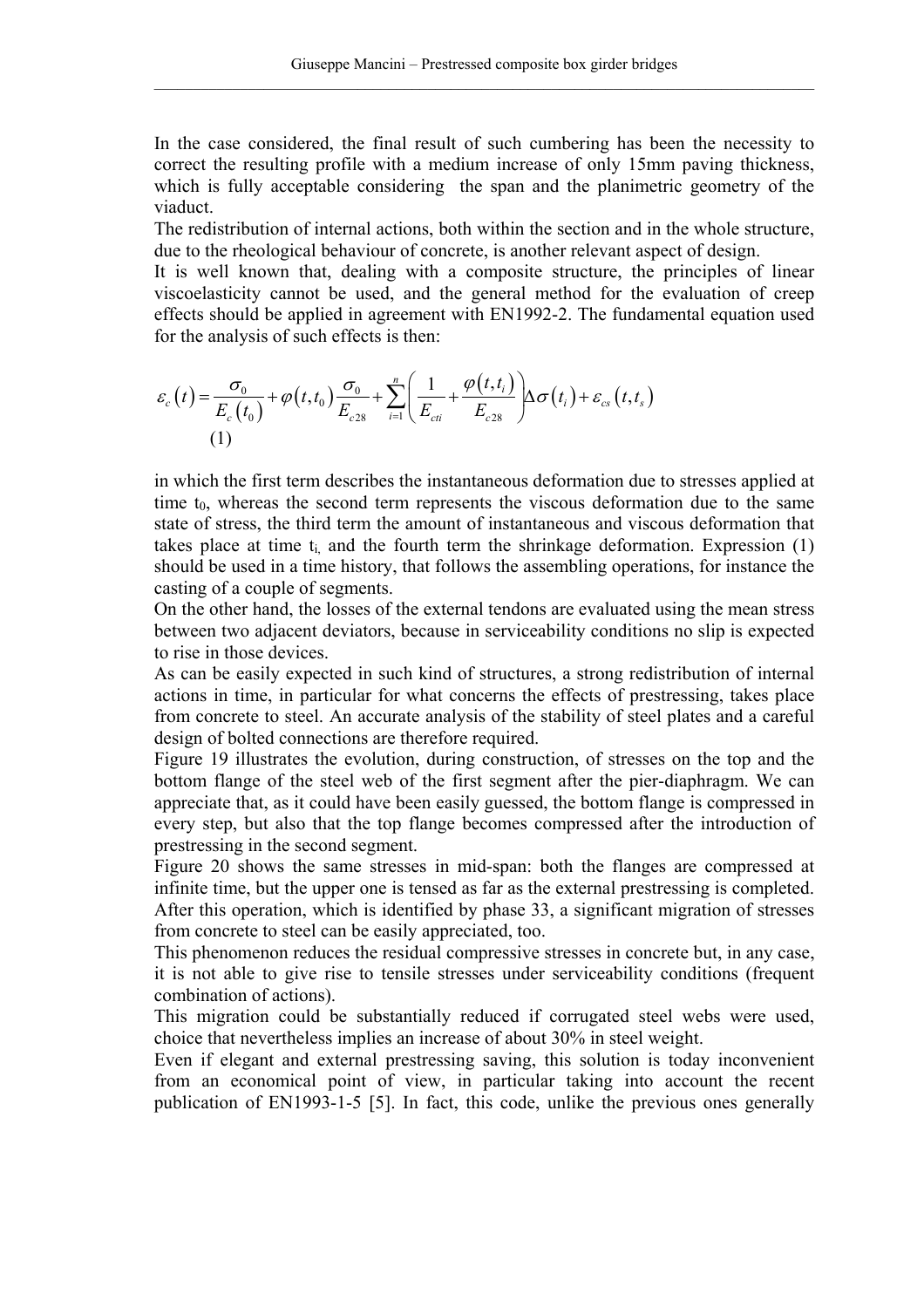used in the design, allows for a strong reduction in stiffeners to be used in plated structural elements.



#### BOTTOM FLANGE STRESS

Figure 19 Stresses evolution in top and bottom steel flanges in the first segment during the construction process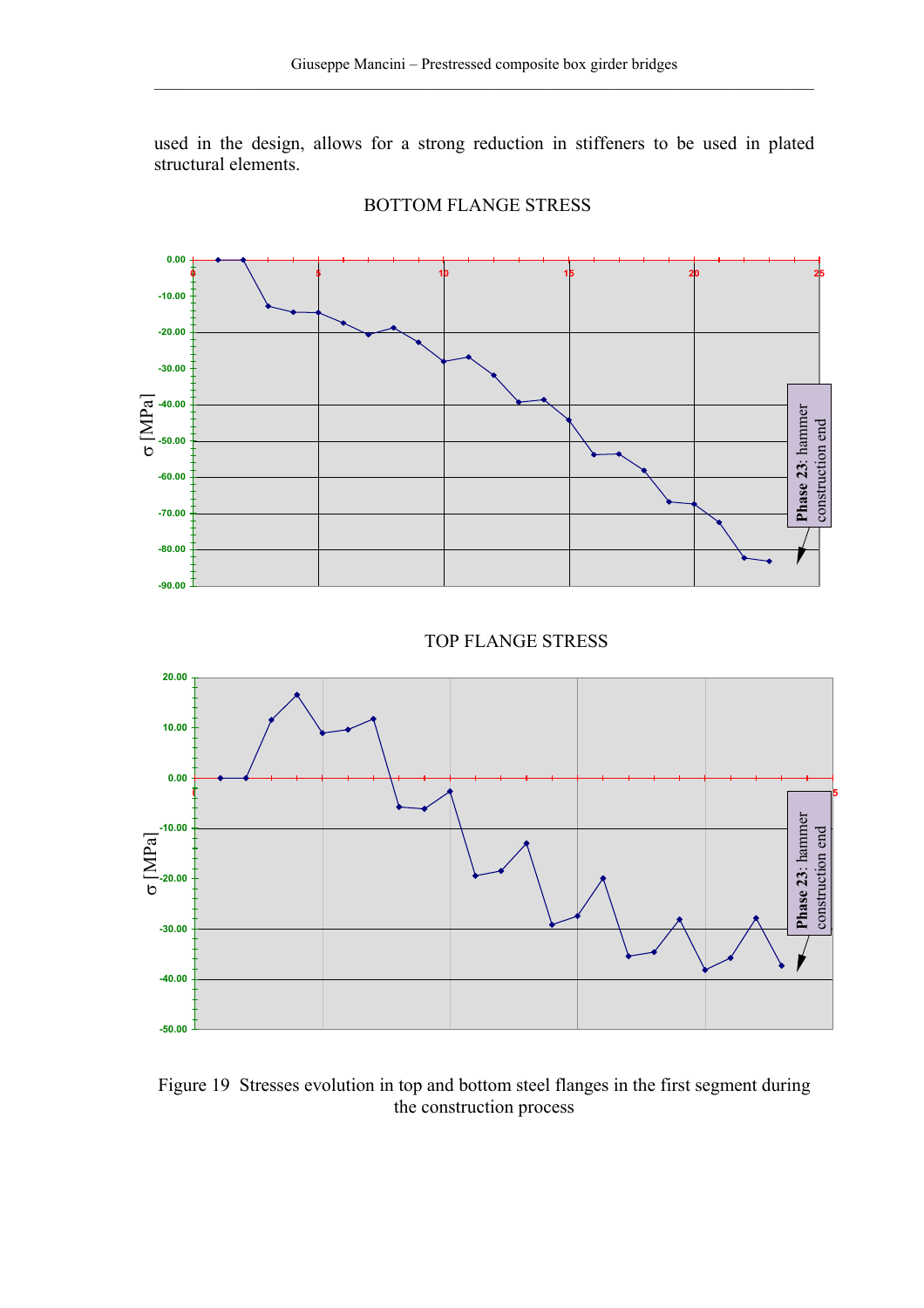

TOP FLANGE STRESS



N° OF PHASE

Figure 20 Stresses evolution in top and bottom steel flanges in the mid-span segment during the construction process